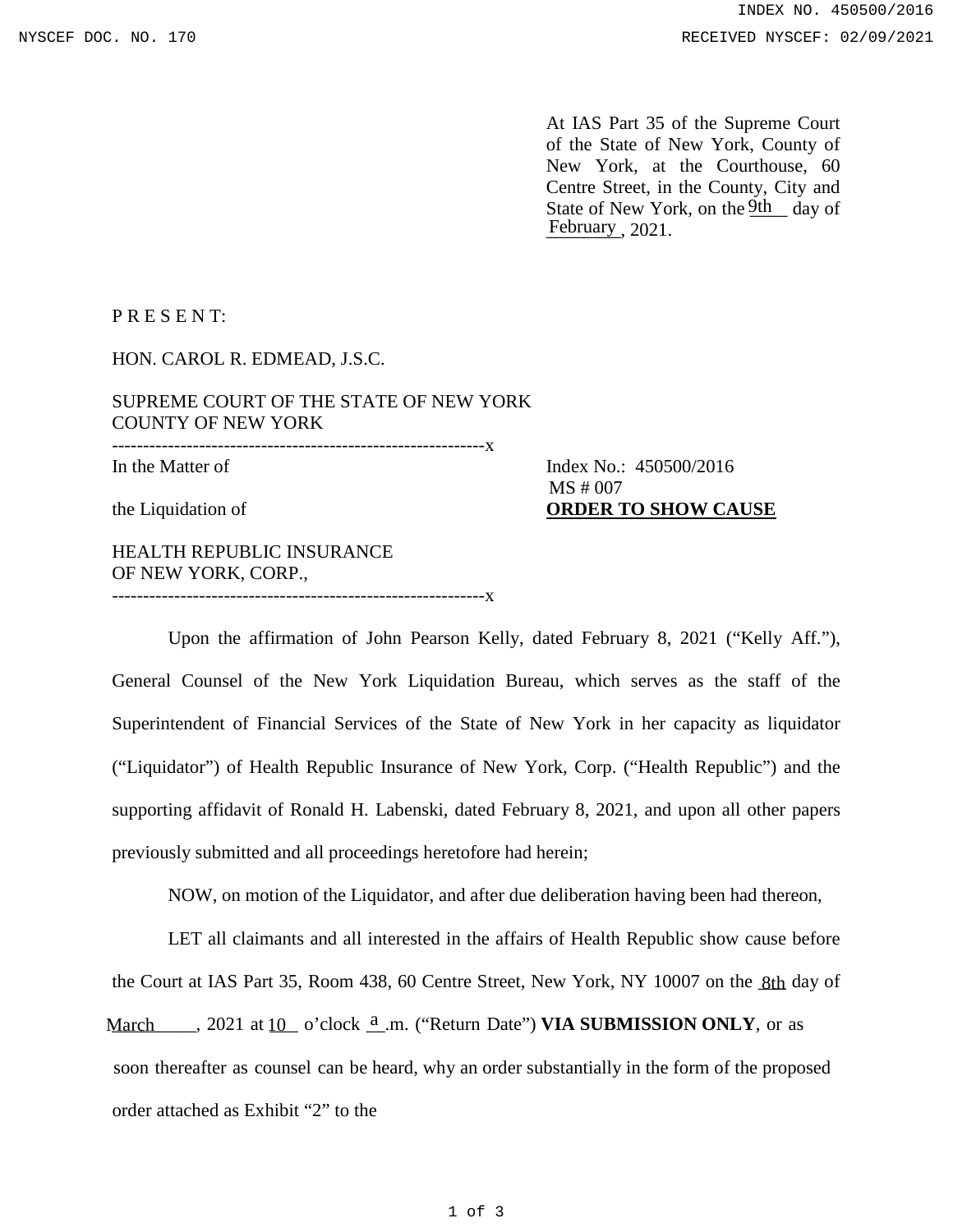Kelly Aff, should not be made (1) approving a Stipulation For Entry of Final Judgment ("Stipulation") between the Liquidator and the United States of America (the "United States") resolving the Liquidator's claims against the United States in a lawsuit entitled, *Linda A. Lacewell, in her capacity as Liquidator of Health Republic Insurance of New York, Corp. v. The United States of America,* pending in the United States Court of Federal Claims (No. 17-1185 C); (2) allowing, as agreed in the Stipulation, the claim of the United States for a Solvency Loan made to Health Republic under the Patient Protection and Affordable Care Act as a Class Eight claim under Section 7434 of the New York Insurance Law ("Insurance Law"); (3) permitting, as contemplated by the Health Republic order of liquidation, entered May 11, 2016 ("Liquidation Order"), the submission of additional claims to the Liquidator other than Policy Claims, as defined in the Liquidation Order, for a period of four months from the date of entry of such order, and thereafter barring all further claims against Health Republic;

AND, sufficient cause having been alleged therefor it is hereby

ORDERED, that the Liquidator shall give notice of this application by: (i) posting this Order to Show Cause and its supporting papers on the Health Republic Internet web page at <http://www.healthrepublicny.org/> and the New York Liquidation Bureau Internet web page at <http://www.nylb.org/> within ten (10) days of the date of issuance of this Order to Show Cause; and (ii) publishing the notice substantially in the form attached as Exhibit "3" to the Kelly Aff in the *New York Post* and the *New York Daily News* within twenty (20) days following the date of issuance of this Order to Show Cause; and it is further

ORDERED, that a copy of answering papers, either in support of or opposition to the relief sought herein ("Answering Papers"), shall be served on the Liquidator at the following address: